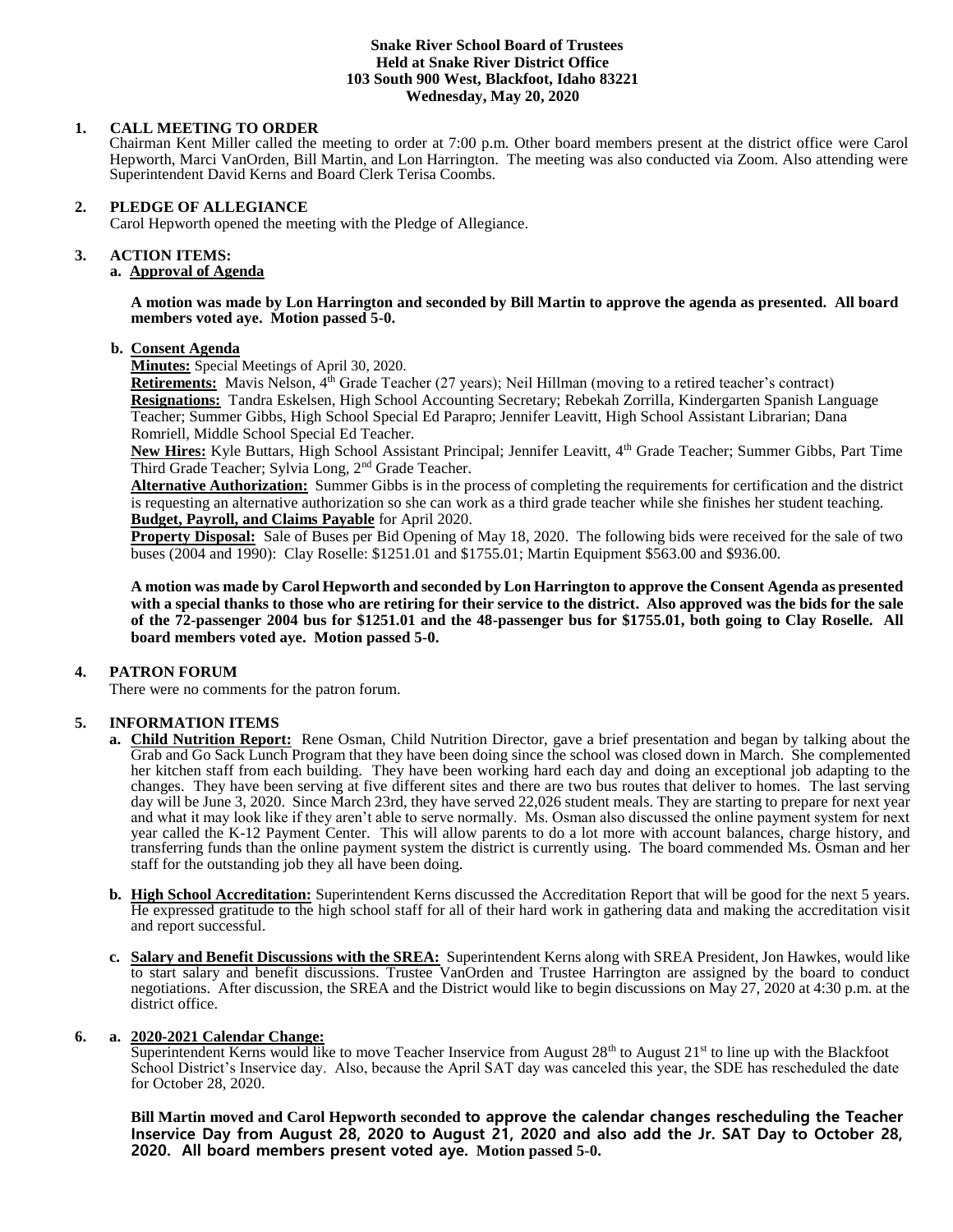**b. Reschedule August Board Meeting:** The board meeting in August is on the first day of school and Superintendent Kerns would like to move the meeting from August  $19<sup>th</sup>$  to August 12, 2020.

**It was moved by Marci VanOrden and seconded by Lon Harrington that the Board meeting scheduled for August 19, 2020 at the Snake River School District Office at 7 p.m. be moved to August 12, 2020 at 7 p.m. All board members voted aye. Motion passed 5-0.**

# **7. INFORMATION ITEMS**

# **a. Upcoming Events:**

- **1. Retirement Drive-by Reception will be June 1, 2020 at 2 p.m. at the high school.**
- **2. Graduation will be June 3, 2020 at Snake River High School.**
- **3. Last Day of School for students will be June 3, 2020.**
- **4. Last Day for Teachers is June 4, 2020.**
- **5. Next Board Meeting/Annual Budget Hearing will be June 17, 2020 at 7 p.m.**

#### **8. ACTION ITEMS—POLICY READINGS SECOND READINGS:**

**Policy 7104, "Reporting New Employees"** This policy is new for us and clarifies the circumstances under which a school district must report hires and new hires. No further changes.

**Policy 7178, "Employing Retired Teachers"** This policy is updated to reflect current legal references. No changes.

**Lon Harrington moved and Marci VanOrden seconded to approve the second readings of Policy 7104, "Reporting New Employees" and Policy 7178, "Employing Retired Teachers." All board members present voted aye. Motion passed 5-0.**

# **FIRST READINGS:**

**Policy 8125, "Foreign Students"** This policy is updated to reflect that the conditions of enrollment specified in the policy apply to both "foreign students" and "foreign exchange visitors." On page 2 under "Conditions of Enrollment for Foreign Students and Foreign Exchange Visitors" #3, from superintendent or designee was added. Also under #6, without any reason or justification was added to the end of the sentence.

**Policy 8126, "Tracking Foreign Students and Foreign Exchange Visitors."** This policy is new. It contains a new definition as used in existing federal regulations and the current state of the law in terms of reporting requirements related to foreign students and foreign exchange visitors. No changes were made.

**Policy 8740, "Juvenile Sex Offenders"** This policy is updated to reflect technical corrections based on current law. No changes were made.

**Carol Hepworth moved and Bill Martin seconded to approve the first readings of Policy 8125, "Foreign Students;" Policy 8126, "Tracking Foreign Students and Foreign Exchange Visitors;" and Policy 8740, "Juvenile Sex Offenders." All board members present voted aye. Motion passed 5-0.**

# **9. EXECUTIVE SESSION**

**Under Idaho Code 74-206 [1a] superintendent evaluation and [1b] personnel, Marci VanOrden motioned and Lon Harrington seconded to go into Executive Session. A roll call vote was taken: Kent Miller, aye; Marci VanOrden, aye; Carol Hepworth, aye; Lon Harrington, aye; and Bill Martin, aye. Motion passed 5-0.** 

The board went into Executive Session at 8:00 p.m. Superintendent evaluation and personnel were discussed until 8:35 p.m.

# **10. RETURN TO REGULAR SESSION**

**It was moved by Carol Hepworth and seconded by Bill Martin to return to Regular Session. All the board members voted aye. Motion passed 5-0.** 

The Board returned to Regular Session at 8:35 p.m.

# **11. ADJOURN**

# **Bill Martin moved and Marci VanOrden seconded to adjourn.**

The meeting was adjourned at 8:35 p.m.